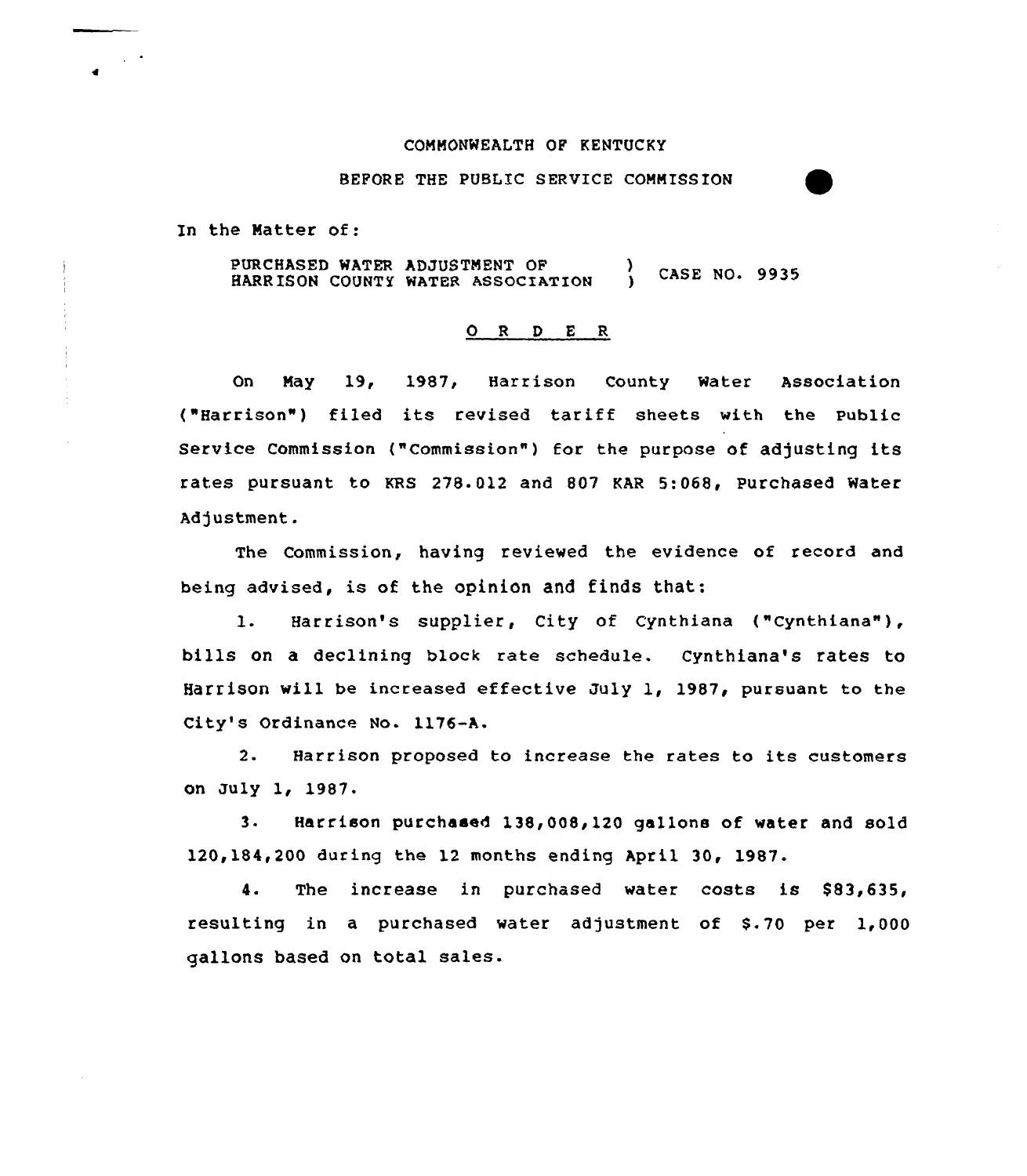5. Harrison has two metered bulk loading stations which register in \$.25 increments. Harrison requested a deviation to allow it to increase the bulk rate by \$.75 due to the metering increments.

6. Harrison sold 9,681,000 gallons through its bulk loading stations during the test period. The requested deviation would result in \$978 revenue in excess of the actual purchased water increase.

7. KRS 278.012 provides for a purchased water adjustment commensurate with that of the supplier. The Commission is of the opinion that a deviation cannot be granted which would result in excess revenues. However, pursuant to 807 EAR 5:006, Section 25, General Rules, the Commission may grant a deviation, for good cause shown, in the method of application prescribed by its rules. (807 EAR 5:068, Section 2(2).} The metering increments of Harrison's bulk loading stations establish good cause for deviation.

8. The purchased water adjustment for other customers should be modified so as to eliminate the excess revenue.

9. Purchased water adjustments in the amounts of \$.75 per 1,000 gallons for bulk loading stations and \$.69 per 1,000 gallons for all other customers should be granted.

10. The rates proposed by Harrison should be denied.

ll. The rates in Appendix A are fair, just and reasonable and should be approved.

 $-2-$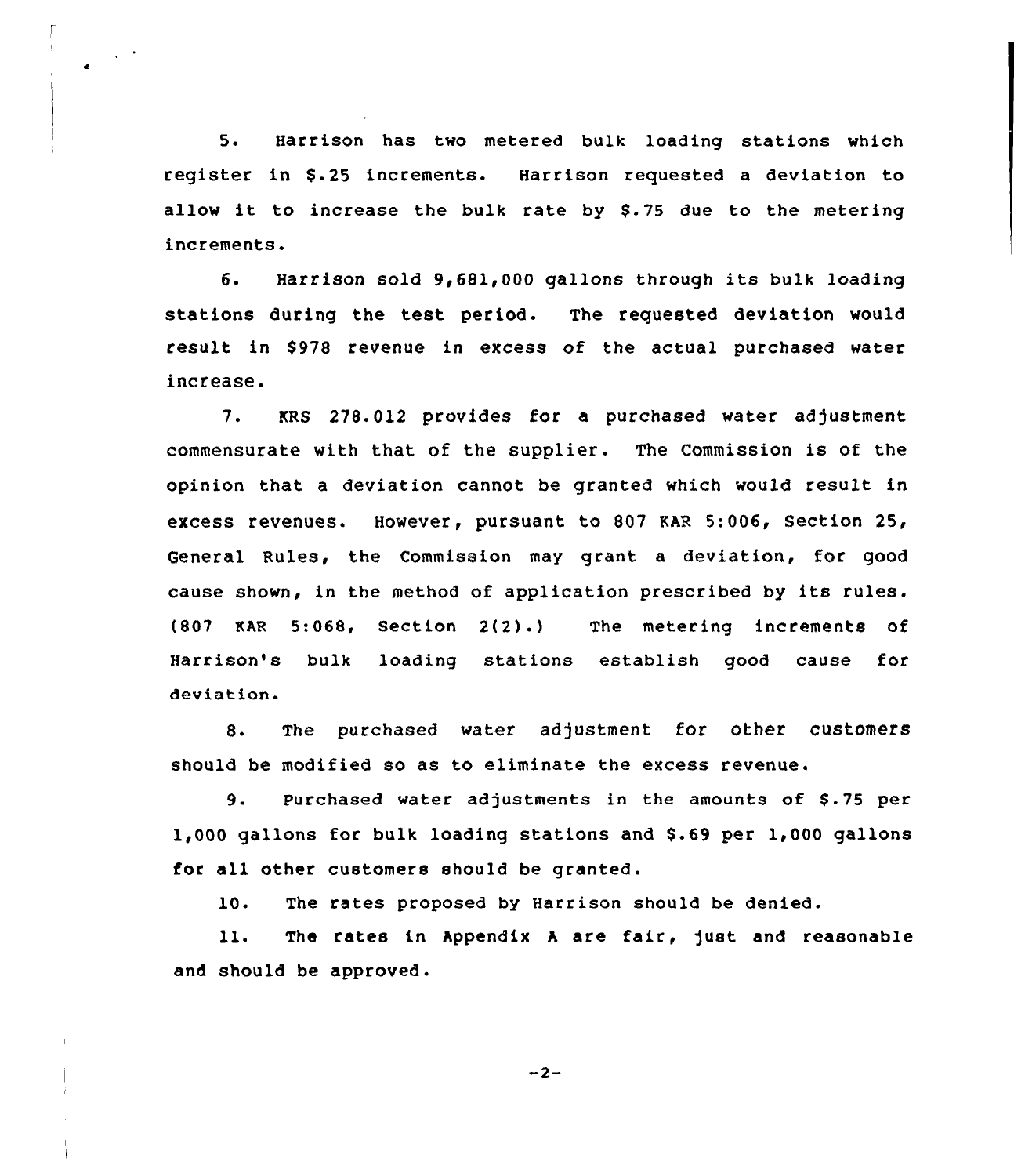IT IS THEREFORE ORDERED that:

1. The deviation requested and the rates proposed by Harrison are denied.

2. <sup>A</sup> deviation in the method of application of the purchased water increase is hereby approved as described in Findings 7, 8, and 9 herein.

3. Purchased water adjustments in the amounts of \$.75 per 1,000 gallons for bulk loading stations, \$.69 per 1,000 gallons for all other customers and the rates in Appendix <sup>A</sup> be and they hereby are approved for services rendered on and after July 1, 1987.

4. Within 30 days of the date of this Order, Harrison shall file a copy of the notice to its customers of the increased rates and verification that such notice has been given.

5. Within 30 days of the date of this Order, Harrison shall file its revised tariff sheets setting out the rates approved herein.

Done at Frankfort, Kentucky, this 16th day of June, 1987.

PUBLIC SERVICE COMMISSION

 $\ell, \ell, \ell$ Vice Chairman

Complissione

ATTEST:

# Executive Director